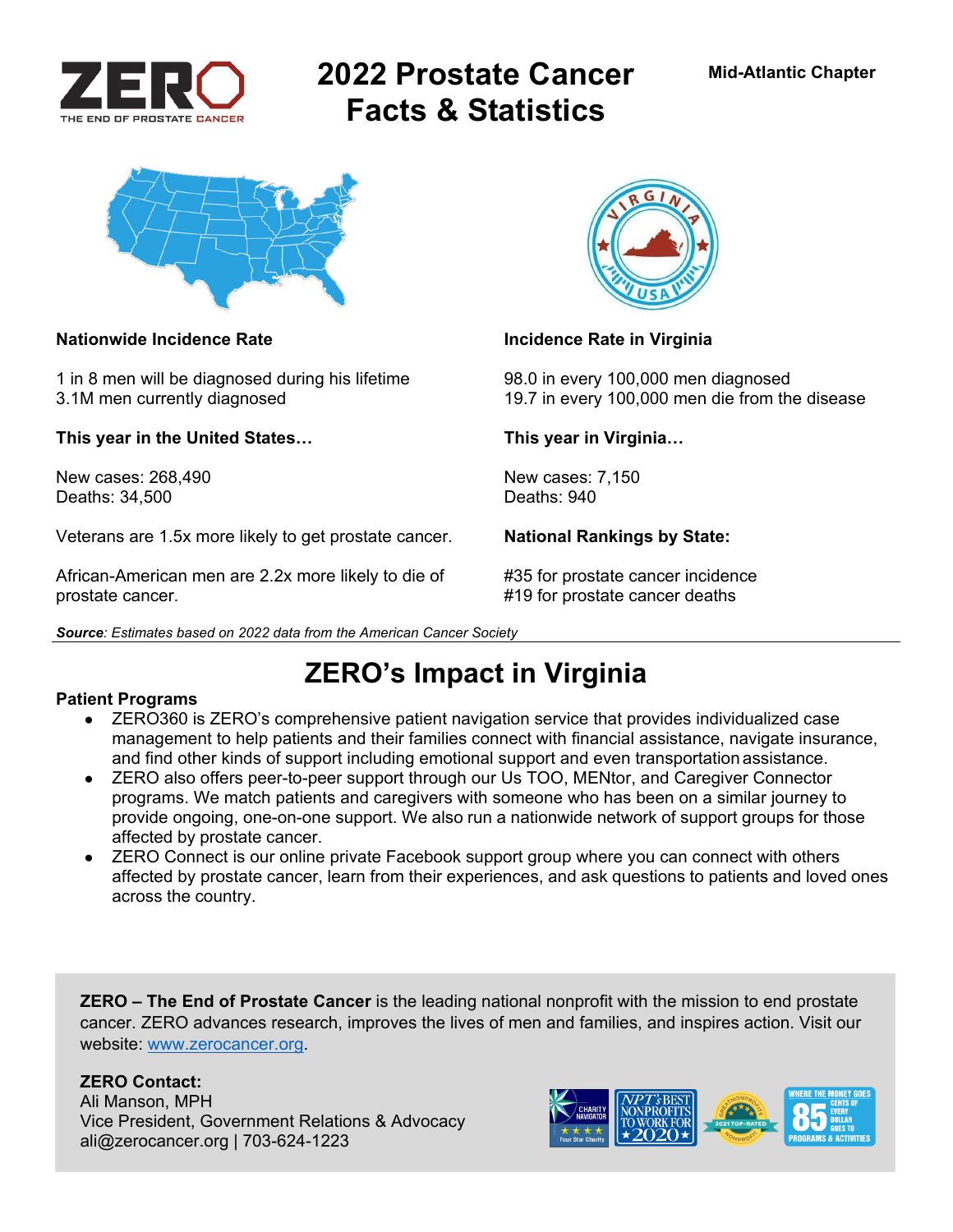

# **2022 Prostate Cancer Facts & Statistics**

## **CDMRP Grants in Virginia**

Year Introduced: 1997 Total Grants to Date: 54 Total Grand Awards Through FY 2020\*: \$20.1M

*\*PCRP data for FY 2021 has not yet been posted* 

| <b>Grant Recipient</b>           | Year | <b>Amount</b> |
|----------------------------------|------|---------------|
| Eastern Virginia Medical School  | 2017 | \$900,000.00  |
| Virginia Commonwealth University | 2017 | \$775,000.00  |
| Virginia Commonwealth University | 2004 | \$763,655.00  |
| Virginia Commonwealth University | 2010 | \$606,723.00  |
| Virginia Commonwealth University | 2013 | \$590,733.00  |

## **CDC's National Comprehensive Cancer Control Program (NCCCP) Funding in Virginia:**

- **Goal**: Virginians are diagnosed with cancer at its earliest (local), most curable stage.
- **Objective**: Increase the dissemination of public information of age-appropriate, evidence-based, comprehensive cancer screening guidelines and resources and encourage an increase in educational activities in the Virginia health districts with the highest mortality rates.
- **Strategy**: Collaborate with and engage businesses and other community partners such as professional groups, hospitals, and community-based organizations in identifying evidence-based strategies to enhance knowledge about screening guidelines (educational sessions, incentives, time off for screening exams, etc.).
- **Strategy**: Increase awareness for the use of genetic screening based on the individual's level of risk.
- **Strategy**: Educate patients about how to talk effectively with providers through use of resources promoting early detection methods that are right for the individual.
- **Strategy**: Partner with other Cancer Action Coalition of Virginia (CACV) team members to promote early detection awareness.
- **Objective**: Increase cancer screening rates among Virginians by 10%.
- **Strategy**: Work with the health districts, businesses, and other community partners in identifying evidence-based strategies to increase screening rates.
- **Strategy**: Advocate at the state level for improved access to evidence-based programs for early detection.
- **Strategy**: Increase the awareness of evidence-based programs across the state that provide screenings.
- **Strategy**: Encourage additional educational activities in the cities and counties of Virginia with the highest cancer incidence and mortality rates.

**ZERO – The End of Prostate Cancer** is the leading national nonprofit with the mission to end prostate cancer. ZERO advances research, improves the lives of men and families, and inspires action. Visit our website: www.zerocancer.org.

### **ZERO Contact:**

Ali Manson, MPH Vice President, Government Relations & Advocacy ali@zerocancer.org | 703-624-1223